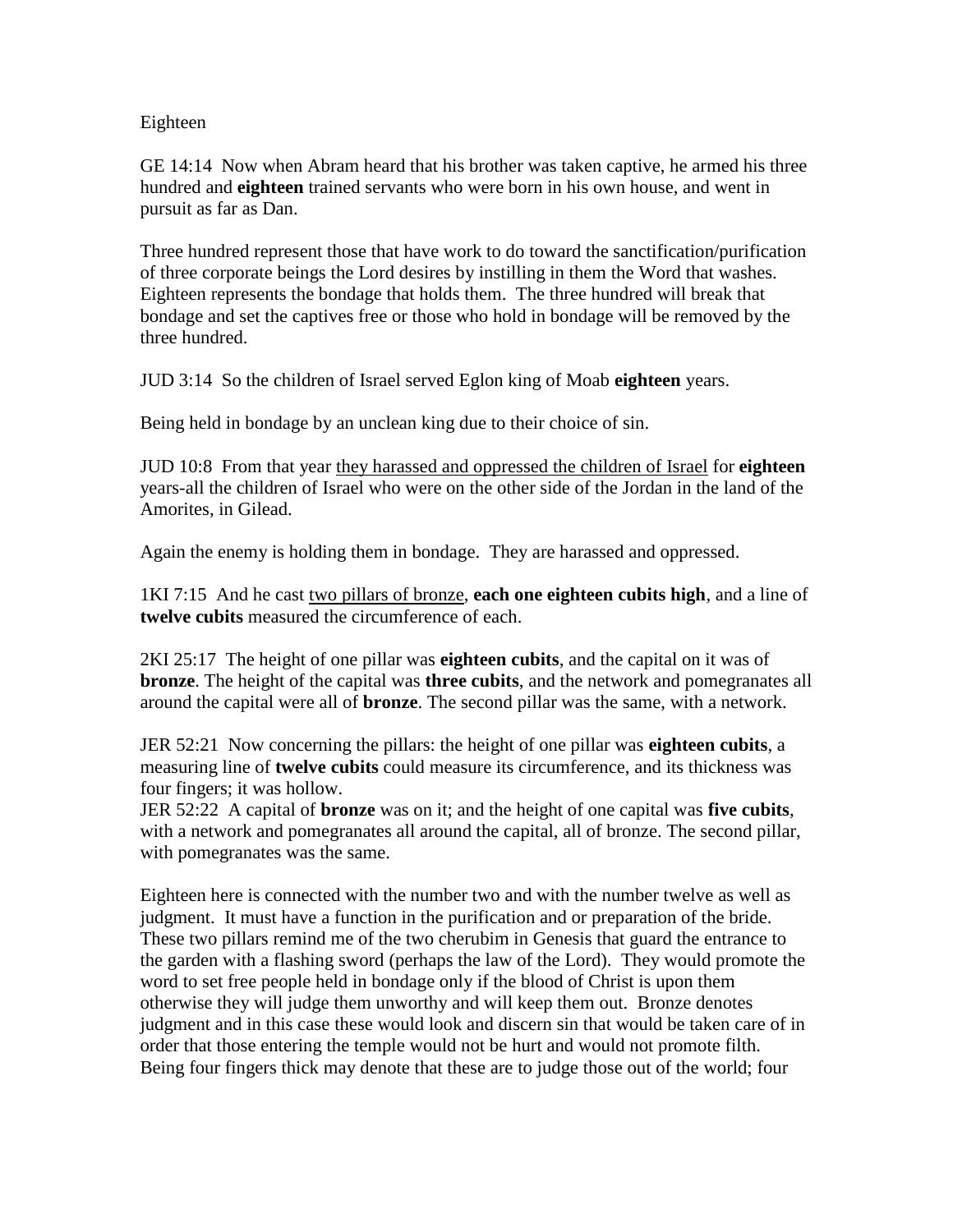could also denote that the two were taken from the world or from Israel. As they are in positions of judgment using the law they could represent pre-Christian Israel.

1KI 15:1 In the eighteenth year of King Jeroboam the son of Nebat, Abijam became king over Judah.

2KI 22:3 Now it came to pass, in the **eighteenth** year of King Josiah, that the king sent Shaphan the scribe, the son of Azaliah, the son of Meshullam, to the house of the Lord, saying:

This occurred during a time when the temple was being restored. It was in connection with the money that was to be paid the workers that were to do the work. It was to be entrusted to those that were to supervise the work on the temple. During our day it may be that the Holy Spirit be given to those that are to supervise the restoration of the temple. They will in turn use it/Him or be used by Him to restore the people to what they should be. Because they are acting faithfully there is no need for an accounting.

2KI 23:23 But in the **eighteenth** year of King Josiah this Passover was held before the Lord in Jerusalem.

2KI 24:8 Jehoiachin was **eighteen** years old when he became king, and he reigned in Jerusalem three months. His mother's name was Nehushta the daughter of Elnathan of Jerusalem.

2CH 13:1 In the **eighteenth** year of King Jeroboam, Abijah became king over Judah.

2CH 34:8 In the **eighteenth year** of his reign, when he had **purged** the land and the temple, he sent Shaphan the son of Azaliah, Maaseiah the governor of the city, and Joah the son of Joahaz the recorder, to repair the house of the Lord his God.

Here again the number eighteen is associated with purging of the land, a repair of the temple, and the timing of a King.

2CH 35:19 In the **eighteenth** year of the reign of Josiah this Passover was kept.

JER 32:1 The word that came to Jeremiah from the Lord in the tenth year of Zedekiah king of Judah, which was the **eighteenth year of Nebuchadnezzar.**

Eighteen here is associated with an unclean agent given authority to refine, purge, or take captive sinful Israel. Apparently judgment has been executed. JER 52:29 in the **eighteenth** year of Nebuchadnezzar he carried away captive from Jerusalem eight hundred and thirty-two persons;

Same as above but connected with 832 persons.  $2 = \text{grace}$  given due to  $30 = \text{a price paid}$ for  $800 =$  to be set free from the captivity of sin?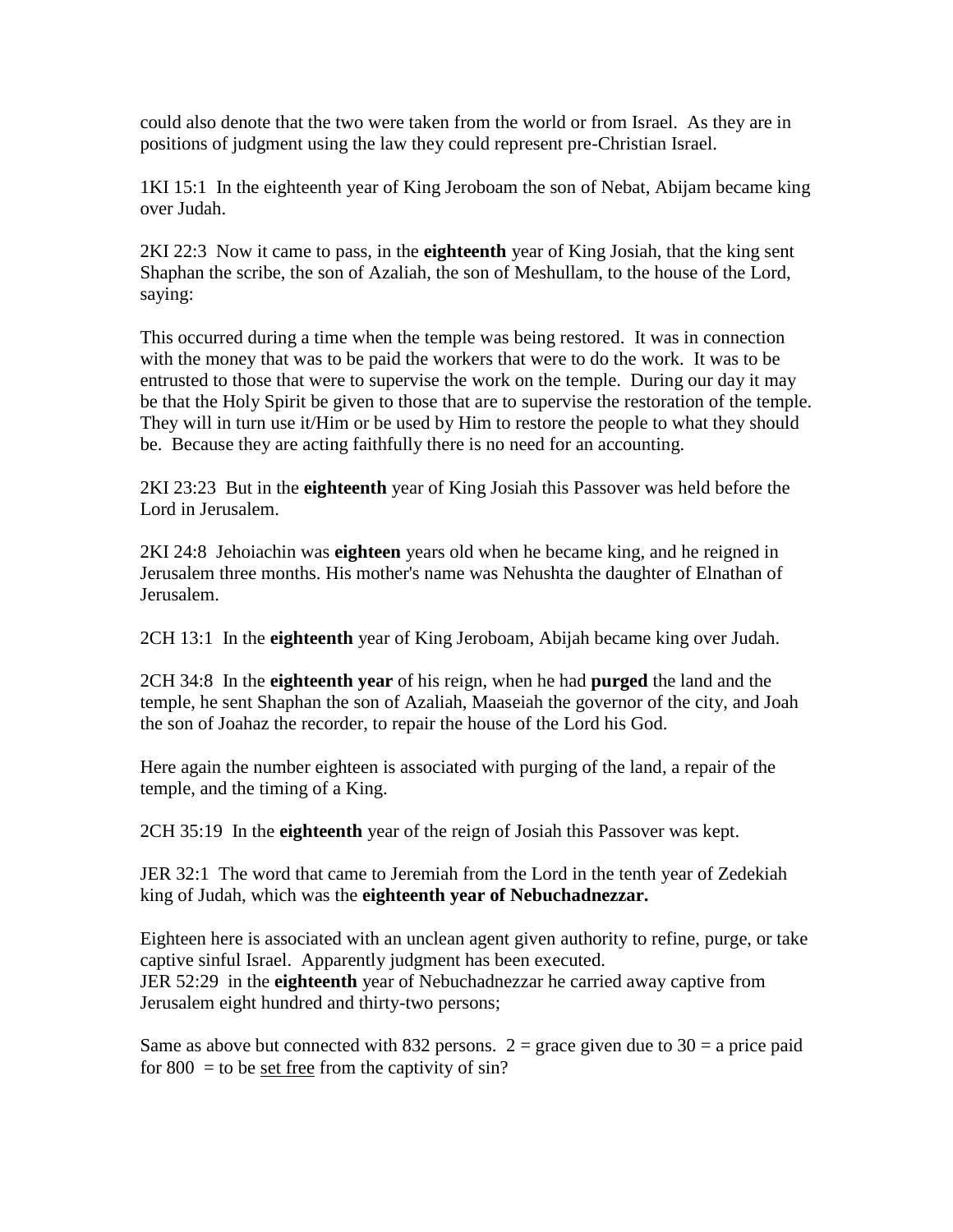1CH 24:15 the seventeenth to Hezir, the eighteenth to Happizzez, One of the **twenty four** who served in the temple priesthood.

A priest in the time of David. Happizzez a priest & leader of the eighteenth monthly service.

The sons of Aaron were priests. They stood between the high priest and the Levites. A function and a purpose of the two is that of being messengers for the purpose of the technique of cleansing and setting people free. Twenty-four is connected with the end of our age when all is completed. The tribulation week will be a time of total restoration or a great time of setting free through a process of showing the mirror in order to get us to confess our weaknesses.

1CH 25:25 the eighteenth for Hanani, his sons and his brethren, twelve; Hanani  $=$  god is gracious. He was put in charge of the city gates by Nehemiah

2CH 11:21 Now Rehoboam loved Maachah the granddaughter of Absalom more than all his wives and his concubines; for he took **eighteen wives** and sixty concubines, and begot twenty-eight sons and sixty daughters.

EZR 8:18 Then, by the good hand of our God upon us, they brought us a man of **understanding**, of the sons of Mahli the son of Levi, the son of Israel, namely Sherebiah, with his sons and brothers, **eighteen men**; Sherebiah  $=$  heat of Jehovah a levite.

Those used to offer up a propitiation for sin for those that would donate it for themselves. These are the burners that burn carcasses. Today they would be men of understanding in that they realize that those that are sinful must be allowed to walk in the fire to be cleansed of their sin. They must feel the consequences of people's unclean actions will change them for the better. Scripturally mature Christians can place believers into the hands of Satan for their refining and consequent good.

LU 13:4 "Or those **eighteen** on whom the tower in Siloam fell and killed them, do you think that they were worse sinners than all other men who dwelt in Jerusalem? LU 13:5 "I tell you, no; but unless you **repent** you will all likewise **perish**."

In the above scripture our Lord uses the number eighteen to designate those that are sinners. A falling of the wall on them was thought to be a reprisal for their terrible sin. He links repentance with escape from perishing from the one who judges or the Law.

LU 13:11 And behold, there was a woman who had a **spirit of infirmity eighteen years**, and was bent over and could in no way raise herself up.

Here eighteen is linked with an unclean spirit or being in bondage to it; better yet being kept in bondage by it. This is a key defining scripture that identifies the meaning of 18.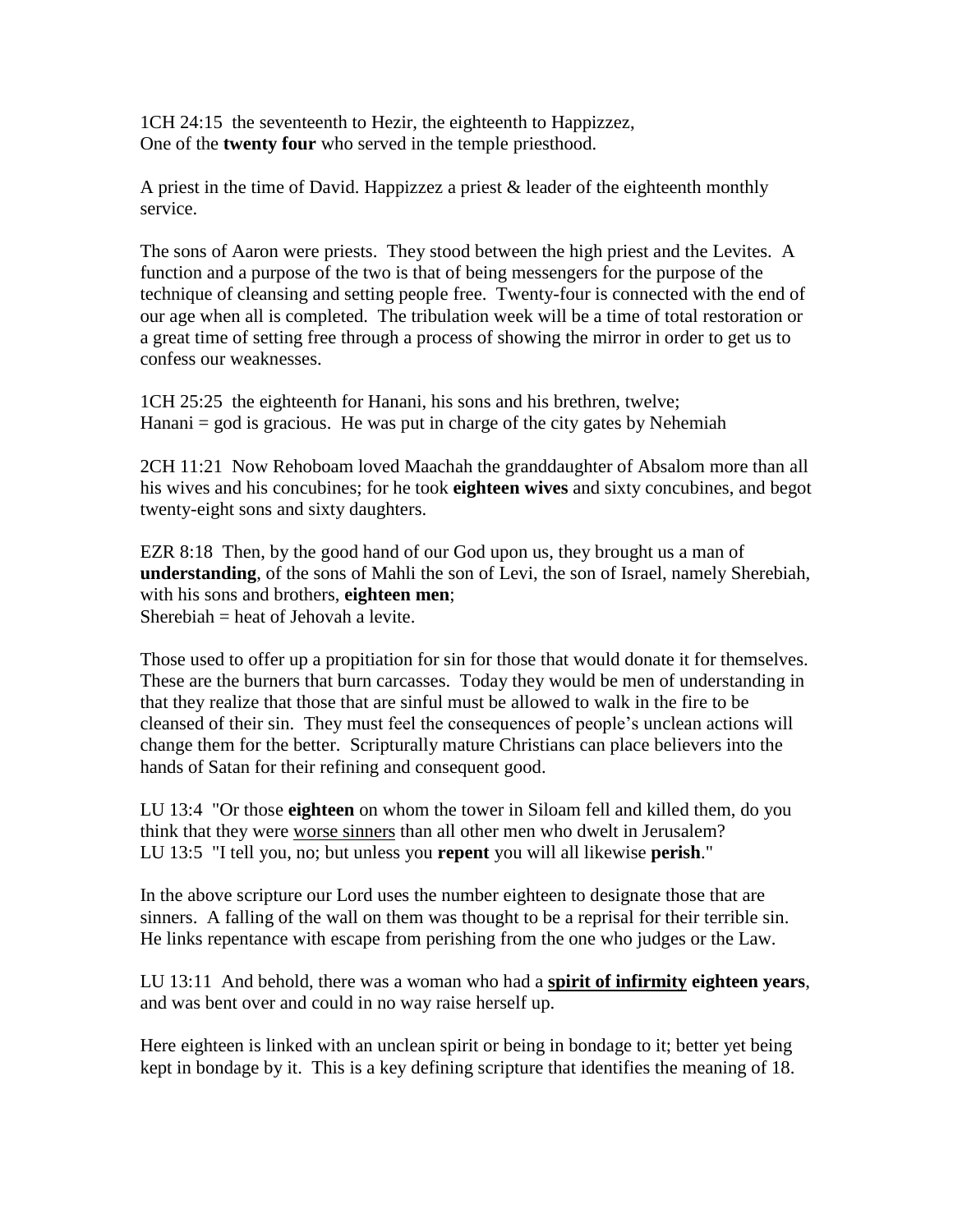LU 13:16 "So ought not this woman, being a daughter of Abraham, whom Satan has bound-think of it-for **eighteen years, be loosed from this bond on the Sabbath?"**

To be set free from bondage on the Sabbath! This Jewish captive was set free indeed. To be purged from evil or sin. Eighteen a time to be held in bondage by an enemy or the law as it stands in judgment of our sin.

This number, eighteen, refers to a set time or period when one is held in bondage due to unclean choices. It is a time of harassment and oppression by the enemy that, for those that repent, brings purging or consecration. Not only is it related to the cleansing or purging of the bride of Christ; one reference directly relates to the freeing from captivity or bondage of sin for a daughter of Abraham. This could point to the end of this age when the remnant of the Jews is called to repentance by the Spirit of Elijah = Holy Spirit functioning during this age.

## 180

GE 35:28 Now the days of Isaac were one hundred and eighty years.

There is only one reference using the number one hundred and eighty. Only an educated guess might be made that it might represent a period of time that Christ will appoint leadership that brings to an end the sin that leads to bondage?

### 1 800

There are no scriptures for the exact number.

### 18 000

JUD 20:25 And Benjamin went out against them from Gibeah on the second day, and cut down to the ground **eighteen thousand** more of the children of Israel; all these drew the sword.

The Lord's desire that all uncleanness be judged and those not accepting his grace are killed. Those that accept his free gift of grace are set free from bondage to sin. In the case above some men of Benjamin had committed a very indecent act against a Levite and his concubine. Almost all of Israel were incensed and went to war against their brothers the Benjaminites to purge sin. The process of doing so cost many lives in Israel. There is always a cost to those that would have the bride come clean. Only the third time were they successful in destroying that which was unclean. There seems always a need for a sacrifice when serving our Lord if we are to become like him.

2SA 8:13 And David made himself a name when he returned from killing **eighteen thousand** Syrians in the Valley of Salt.

Uncleanness judged and destroyed. Jesus, technically, by setting us free from sin does eventually destroy self in us.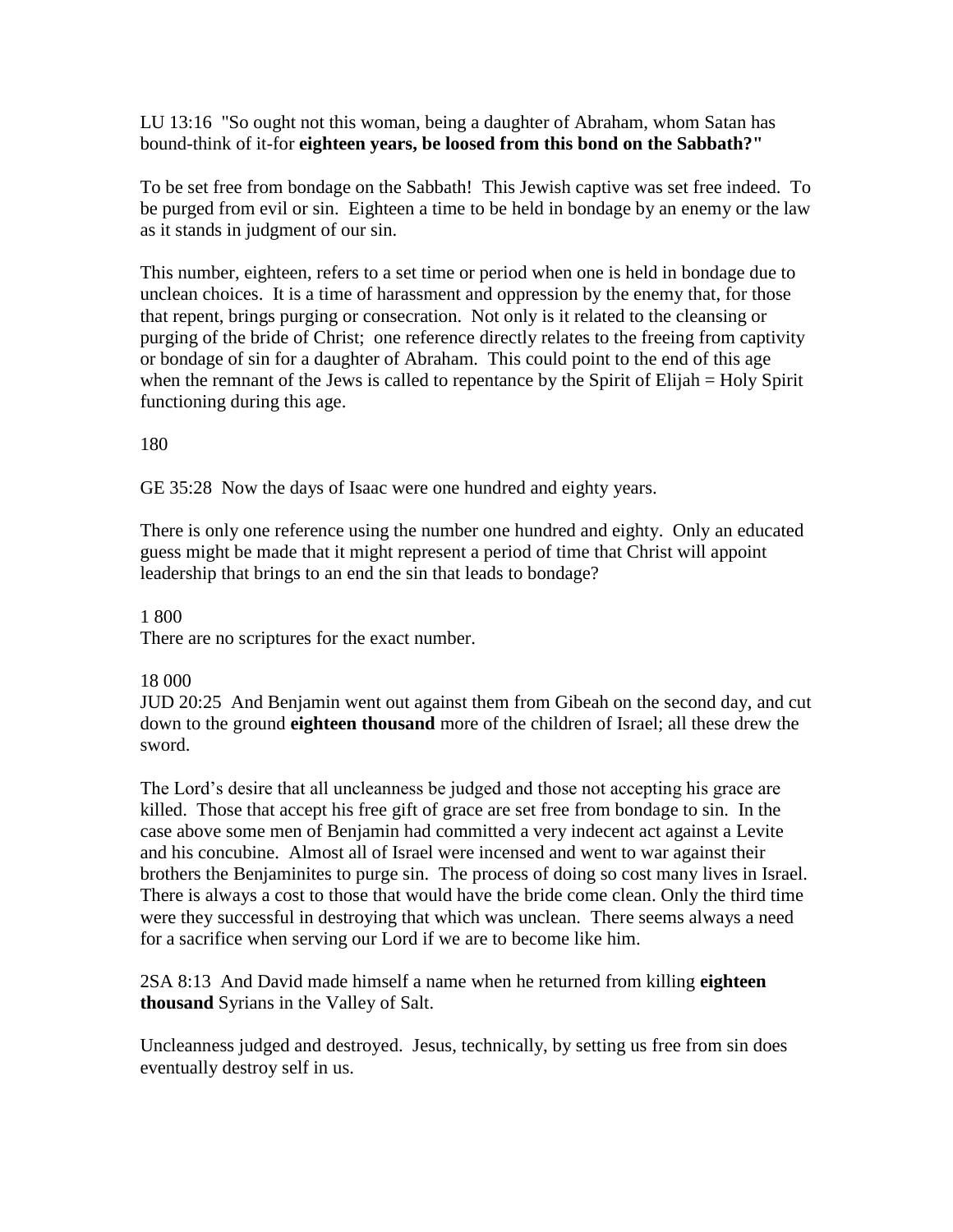1CH 12:31 of the half-tribe of Manasseh **eighteen thousand**, who were designated by name to come and make David king;

At the end of age there will be a great many people that have been set free from bondage that will desire to make our Lord Jesus King of Kings and Lord of Lords. This will occur at the end of the Tribulation week.

1CH 18:12 Moreover Abishai the son of Zeruiah killed **eighteen thousand** Edomites in the Valley of Salt.

The above would have much the same answer at in 2 SA 8:13.

1CH 29:7 They gave for the work of the house of God five thousand talents and ten thousand darics of gold, ten thousand talents of silver, **eighteen thousand** talents of **bronze**, and one hundred thousand talents of iron.

These were gifts that were necessary from leadership that the living "house of the Lord might be completed." One of these "gifts" designate that sin must be judged before the captive might be set free. The very next/last portion of this scripture that uses the number 100 000 seems to say that justice is served as authorized by the work of our Lord Christ on the cross.

EZE 48:35 "All the way around shall be **eighteen thousand** cubits; and the name of the city from that day shall be: The Lord Is There."

This city is the New Testament church that can be called the New Jerusalem or Mountain of the Lord or even Mount Zion .

These are the saints that have been **released from bondage** and healed to serve our Lord by having their sin judged and laid on our Savior.

Corporately these scriptures seem to reveal the meaning as: our Lord's desire that those that are his be released from the bondage of sin and healed so as to walk in freedom. His leadership also seems to be willing to offer gifts or sacrifices that cost them (as did Christ) in order that this be accomplished. Finally there is evidence to support that when this is completed those that have come into this freedom will desire to make Christ King of Kings and Lord of Lords.

# **180 000**

1KI 12:21 And when Rehoboam came to Jerusalem, he assembled all the house of Judah with the tribe of Benjamin, **one hundred and eighty thousand** chosen men who were warriors, to fight against the house of Israel, that he might **restore** the kingdom to Rehoboam the son of Solomon.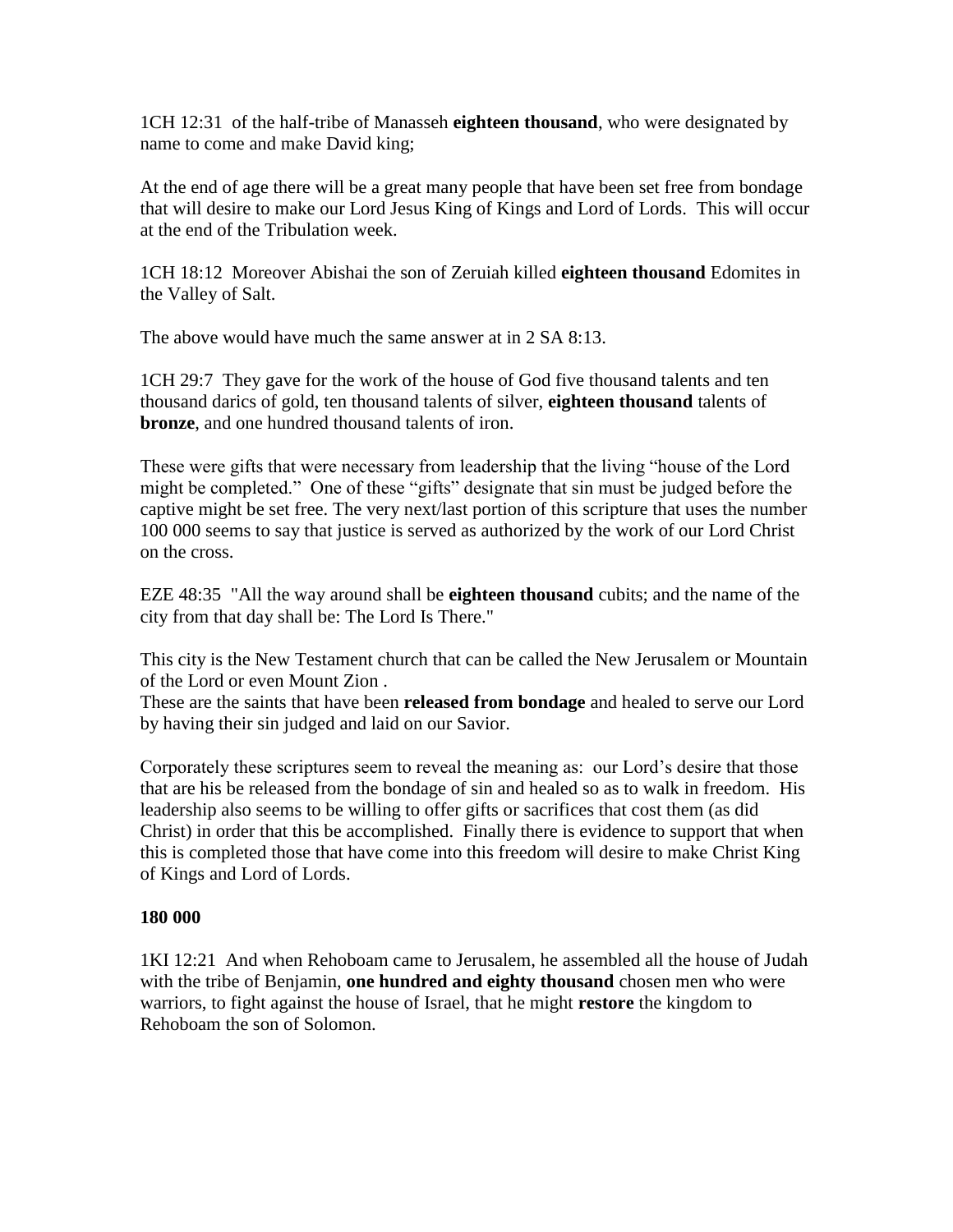Our Lord's will, possibly at the end of the age, to reunite Israel with His church as one being. For this to occur her captivity must be ended. She must be cleansed of sin before being joined with the Messianic gentile portion.

2CH 11:1 Now when Rehoboam came to Jerusalem, he assembled from the house of Judah and Benjamin one hundred and eighty thousand chosen men who were warriors, to fight against Israel, that he might **restore** the kingdom to Rehoboam.

Same message as above.

2CH 17:18 and next to him was Jehozabad, and with him **one hundred and eighty thousand** prepared for war.

Quite often these large numbers point to the time of the very end of this age. These men are great warriors that will carry out the will of our Lord in respect to setting all those that are called by our Lord free in Christ. The tribulation week is war and its purpose is twofold; to set those that belong to the Lord free and to prepare those that turn down the offer of the blood of Christ for bundling for the great fire.

ISA 37:36 Then the angel of the Lord went out, and killed in the camp of the Assyrians **one hundred and eighty-five thousand**; and when people arose early in the morning, there were the corpses-all dead.

At a time when the greatest temptation occurs from the enemy there will be the greatest deliverance from our God. This will be very much like the battle at Armageddon where at the latest possible minute the Lord will step in and say "enough." The unclean enemy will be utterly wiped out.

5000 = Our Lord's will that sin be destroyed or covered. 180 = by leadership within which Holy Spirit will act to promote freedom for the captives.

Warriors that restore or set free from bondage so that unity might result.

NU 2:9 "All who were numbered according to their armies of the forces with **Judah**, one **hundred and eighty-six thousand four hundred**-these shall break camp first.

Finally, in the book of Numbers, there is a number that we should look into. It is thought that it is associated with Judah's action at the end of this age during the Tribulation week.

186 400

 $400$  = Those men of the world that are empowered to

 $6000$  = exert pressure to show the mirror of iniquity to those called

 $80\,000$  = for the purpose of bringing them to repentance leading to

 $100\,000$  = acceptance of what Christ did on the cross.